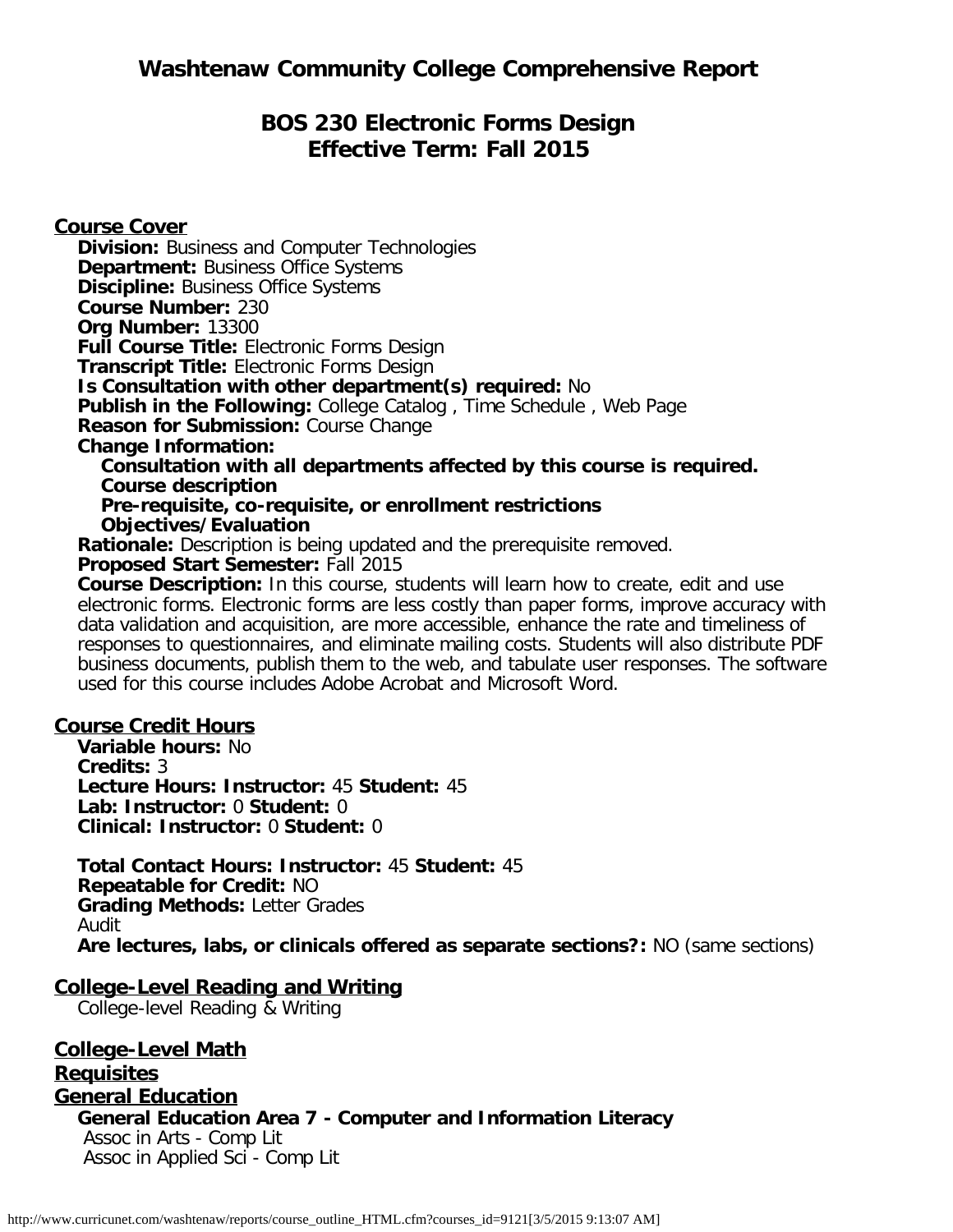Assoc in Science - Comp Lit

## **Request Course Transfer**

**Proposed For:** Eastern Michigan University

Oakland University Wayne State University Western Michigan University

### **Student Learning Outcomes**

1. Analyze documents designed for printing and viewing online.

**Assessment 1 Assessment Tool:** Exam prepared by department **Assessment Date:** Fall 2015 **Assessment Cycle:** Every Three Years **Course section(s)/other population:** All sections **Number students to be assessed:** Random sample of 33% of all students with a minimum of one full section. **How the assessment will be scored:** Answer Key/Checklist **Standard of success to be used for this assessment:** 75% of students will score 75% or higher on exam. **Who will score and analyze the data:** Departmental Faculty

2. Analyze the format and design of an electronic form before distributing.

#### **Assessment 1**

**Assessment Tool:** Exam prepared by department **Assessment Date:** Fall 2015 **Assessment Cycle:** Every Three Years **Course section(s)/other population:** All sections **Number students to be assessed:** Random sample of 33% of all students with a minimum of one full section. **How the assessment will be scored:** Answer Key/Checklist **Standard of success to be used for this assessment:** 75% of students will score 75% or higher on exam. **Who will score and analyze the data:** Departmental Faculty

3. Convert existing files to electronic forms.

#### **Assessment 1**

**Assessment Tool:** Exam prepared by department

**Assessment Date:** Fall 2015

**Assessment Cycle:** Every Three Years

**Course section(s)/other population:** All sections

**Number students to be assessed:** Random sample of 33% of all students with a minimum of one full section.

**How the assessment will be scored:** Answer Key/Checklist

**Standard of success to be used for this assessment:** 75% of students will score 75% or higher on exam.

**Who will score and analyze the data:** Departmental Faculty

4. Evaluate the accessibility of an electronic form.

**Assessment 1**

**Assessment Tool:** Exam prepared by department **Assessment Date:** Fall 2015 **Assessment Cycle: Every Three Years Course section(s)/other population:** All sections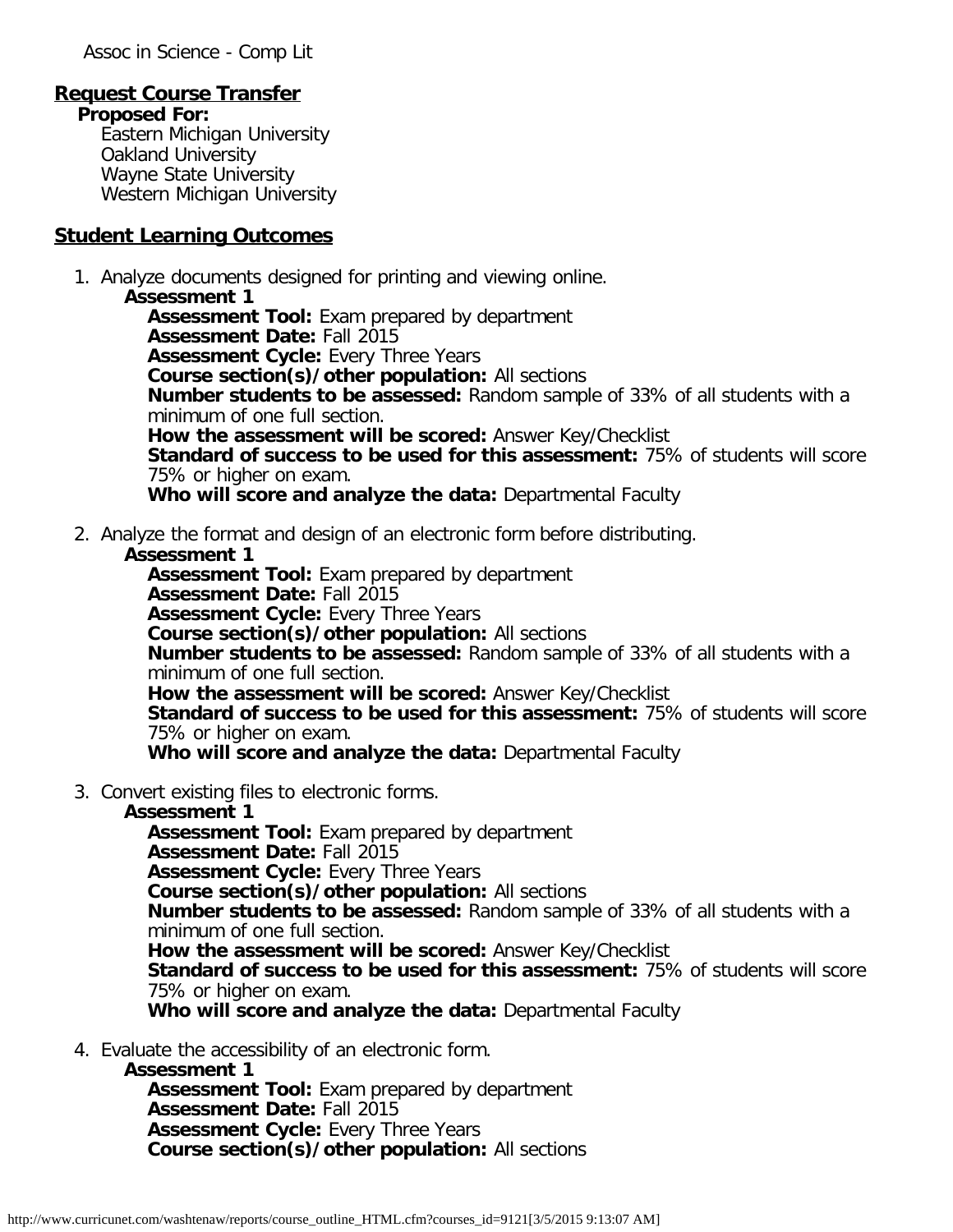**Number students to be assessed:** Random sample of 33% of all students with a minimum of one full section.

**How the assessment will be scored:** Answer Key/Checklist

**Standard of success to be used for this assessment:** 75% of students will score 75% or higher on exam.

**Who will score and analyze the data:** Departmental Faculty

5. Distribute forms for use with compiling form data.

## **Assessment 1**

**Assessment Tool:** Exam prepared by department **Assessment Date:** Fall 2015 **Assessment Cycle: Every Three Years Course section(s)/other population:** All sections **Number students to be assessed:** Random sample of 33% of all students with a minimum of one full section. **How the assessment will be scored:** Answer Key/Checklist

**Standard of success to be used for this assessment:** 75% of students will score 75% or higher on exam.

**Who will score and analyze the data:** Departmental Faculty

## **Course Objectives**

1. Apply appropriate criteria to analyze and design forms for: • Clarity of purpose, authority, and ownership; • Clarity of content and language; • Effective use of open, closed and other question types;• Effective grouping of information; • Accessibility to readers with motion and/or vision limitations.

### **Matched Outcomes**

- 2. Create PDF documents from Microsoft Word. **Matched Outcomes**
- 3. Check accessibility of PDF documents before distributing to users. **Matched Outcomes**
- 4. Track, collect, and review form data sent to users. **Matched Outcomes**
- 5. Apply appropriate layout, background, font, and other formatting and design features. **Matched Outcomes**
- 6. Assemble multiple files from a variety of formats into an integrated PDF portfolio. **Matched Outcomes**

## **New Resources for Course**

#### **Course Textbooks/Resources**

**Textbooks Manuals** Periodicals Software **Equipment/Facilities**

Level III classroom

| <b>Reviewer</b>                        | <b>Action</b>           | Date         |
|----------------------------------------|-------------------------|--------------|
| <b>Faculty Preparer:</b>               |                         |              |
| Joyce Jenkins                          | <b>Faculty Preparer</b> | Jan 14, 2015 |
| <b>Department Chair/Area Director:</b> |                         |              |
| Joyce Jenkins                          | Recommend Approval      | Jan 14, 2015 |
| Dean:                                  |                         |              |
| <b>Kimberly Hurns</b>                  | Recommend Approval      | Jan 22, 2015 |
| <b>Vice President for Instruction:</b> |                         |              |
| <b>Bill Abernethy</b>                  | Approve                 | Mar 03, 2015 |